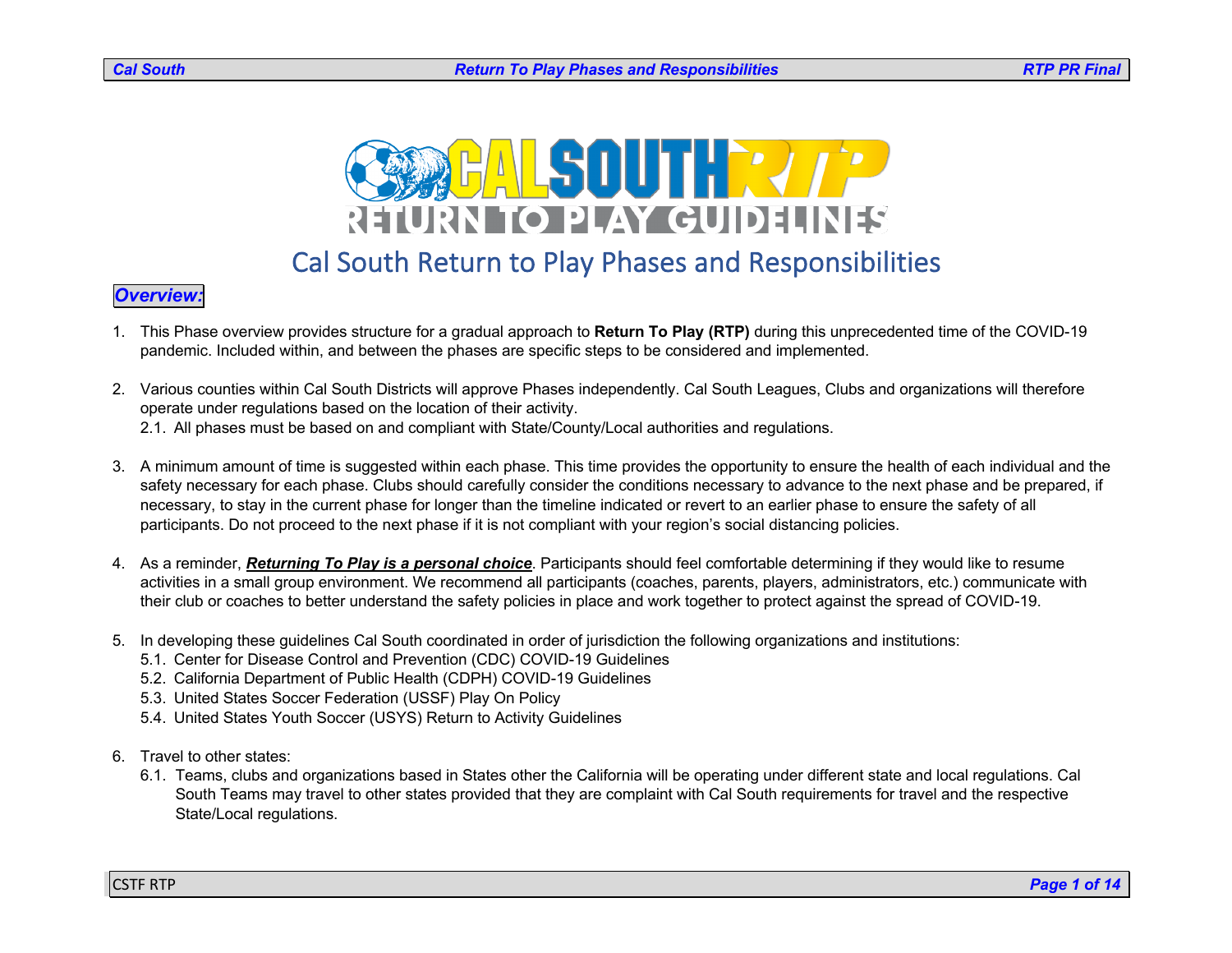### *Stay at Home Phase:*

| <b>Phase: 0</b> |                                                                                                                                             |  |
|-----------------|---------------------------------------------------------------------------------------------------------------------------------------------|--|
|                 | During this phase, since there is no ability to host in-person training events or competition. Virtual communications are recommended as an |  |
|                 | option to use to keep in touch with coaches, players, parents and others.                                                                   |  |
|                 | Coaching occurs virtually.                                                                                                                  |  |
|                 | 3. Individual or group Training using Conferencing Technology.                                                                              |  |
|                 | 4. Players practice at home using their own equipment.                                                                                      |  |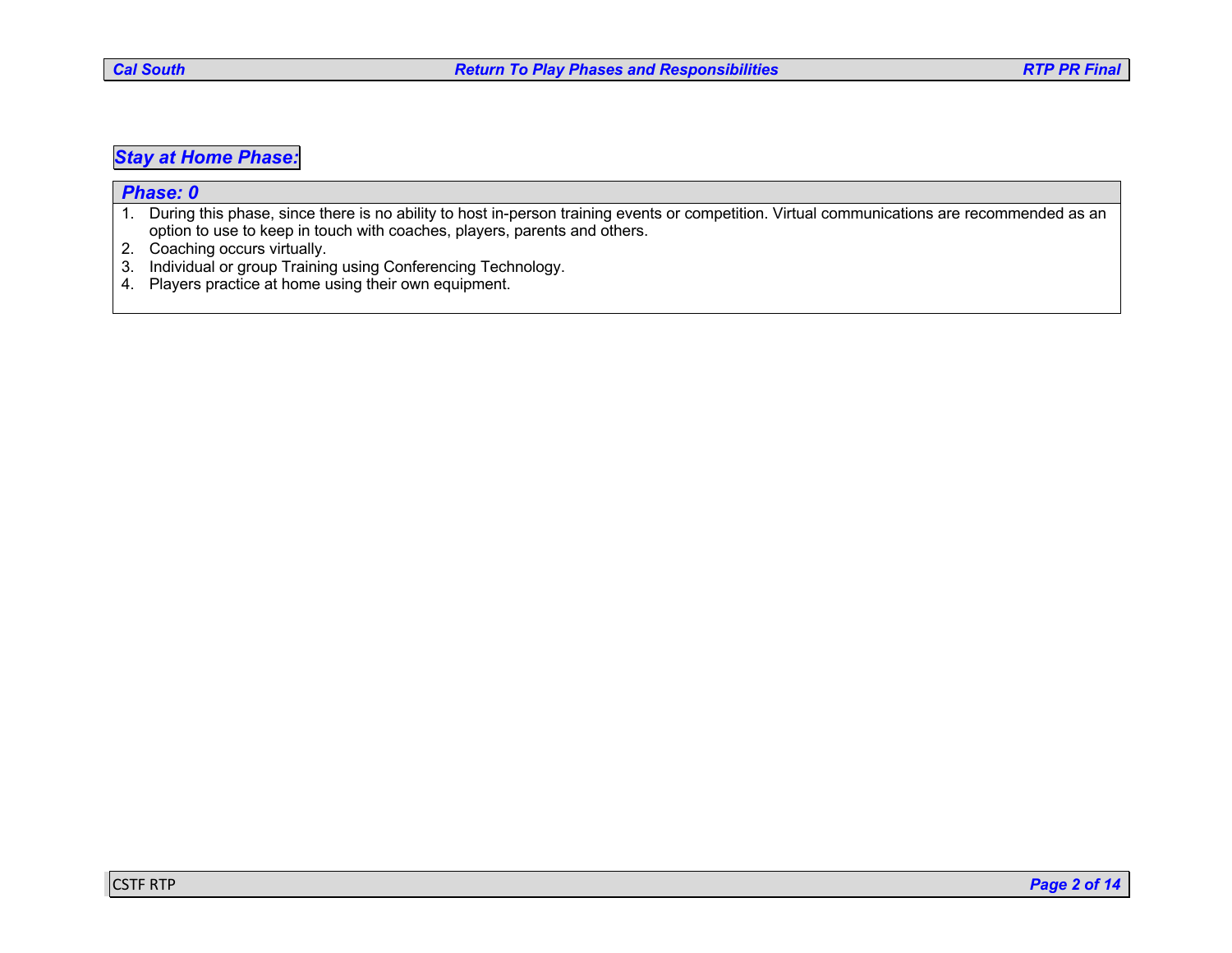# *CS Return to Play Phases:*

| <b>Phase 1: Soccer Camps (Limited Individual Drills and Practice)</b> |                                                                                                                                                                                                                                                                                                                                                                                                                                                                                                                                                                                                                                                                                                                                                                                                                                                                                                                                                                                                                                                                                                                                                                                                                                                                                                                                                                                                                                                                                                                                                                                                                                                                                                                                                                                                                                                                                                                                                                                                                                                                                                                                                                                                                                                                                                                                                           |  |
|-----------------------------------------------------------------------|-----------------------------------------------------------------------------------------------------------------------------------------------------------------------------------------------------------------------------------------------------------------------------------------------------------------------------------------------------------------------------------------------------------------------------------------------------------------------------------------------------------------------------------------------------------------------------------------------------------------------------------------------------------------------------------------------------------------------------------------------------------------------------------------------------------------------------------------------------------------------------------------------------------------------------------------------------------------------------------------------------------------------------------------------------------------------------------------------------------------------------------------------------------------------------------------------------------------------------------------------------------------------------------------------------------------------------------------------------------------------------------------------------------------------------------------------------------------------------------------------------------------------------------------------------------------------------------------------------------------------------------------------------------------------------------------------------------------------------------------------------------------------------------------------------------------------------------------------------------------------------------------------------------------------------------------------------------------------------------------------------------------------------------------------------------------------------------------------------------------------------------------------------------------------------------------------------------------------------------------------------------------------------------------------------------------------------------------------------------|--|
| <b>Item</b>                                                           | <b>Information</b>                                                                                                                                                                                                                                                                                                                                                                                                                                                                                                                                                                                                                                                                                                                                                                                                                                                                                                                                                                                                                                                                                                                                                                                                                                                                                                                                                                                                                                                                                                                                                                                                                                                                                                                                                                                                                                                                                                                                                                                                                                                                                                                                                                                                                                                                                                                                        |  |
| <b>Suggested Duration</b>                                             | A minimum of two weeks based on State and/or Local social distancing guidelines.                                                                                                                                                                                                                                                                                                                                                                                                                                                                                                                                                                                                                                                                                                                                                                                                                                                                                                                                                                                                                                                                                                                                                                                                                                                                                                                                                                                                                                                                                                                                                                                                                                                                                                                                                                                                                                                                                                                                                                                                                                                                                                                                                                                                                                                                          |  |
| <b>Core Features</b>                                                  | 1. State and/or Local "stay and shelter" regulations are lifted for Youth Sports with conditions.<br>Cal South lifts the suspension allowing training to resume based on State and/or Local social distancing guidelines<br>If a parent/guardian does not feel comfortable having their child Return to Play, Leagues/Clubs shall be supportive of<br>3.<br>player choosing <b>NOT Returning to Play.</b><br>4. League/Clubs have all the COVID-19 prevention and response protocols in place.<br>COVID-19 Prevention and Response Protocol information has been distributed to everyone involved and receipt<br>acknowledgements received by the Leagues/Clubs.<br>During Phase 1, it is important to consider injury risk strategies as endurance, strength and soccer skills come back<br>into focus.<br>7. Training groups must abide by the maximum number of players allowed in a "Training Group" based on State and/or<br>Local social distancing guidelines.<br>8. All practice drills and activities are to focus on individual fitness and skills training for the authorized Training Group in<br>a socially distant environment.<br>Drills within a Training Group may involve passing, provided that the ball is not touched by the player other than by<br>9.<br>their feet and the players maintain social distancing as regulated by State and/or Local authorities.<br>10. Participants within a Training Group may not arrive at the facility (training area) until the previous Training Group has<br>completely departed.<br>11. Limit the number of participants in the facility (training area) such that social distancing always allows for participants<br>and employees to maintain a minimum of six (6) feet of distance from one another.<br>12. League/Club Administrators and Coaches must always wear masks while training unless actively involved in the<br>Training Drill and/or coaching and/or within the six (6) feet distance restrictions.<br>13. Parents should ideally drop off kids and pick them up from practice if applicable.<br>13.1. If parents choose to stay and observe the practice, they may do so from pre-designated areas, wear masks,<br>while keeping proper distancing from athletes and other parents.<br>14. Provide a minimum separation between Training Groups of at least six (6) feet. |  |
| <b>Not Permitted</b>                                                  | 1. Players may not share equipment.<br>2. Players may not share practice bibs/pinnies.<br>3.<br>No parents on the practice field.                                                                                                                                                                                                                                                                                                                                                                                                                                                                                                                                                                                                                                                                                                                                                                                                                                                                                                                                                                                                                                                                                                                                                                                                                                                                                                                                                                                                                                                                                                                                                                                                                                                                                                                                                                                                                                                                                                                                                                                                                                                                                                                                                                                                                         |  |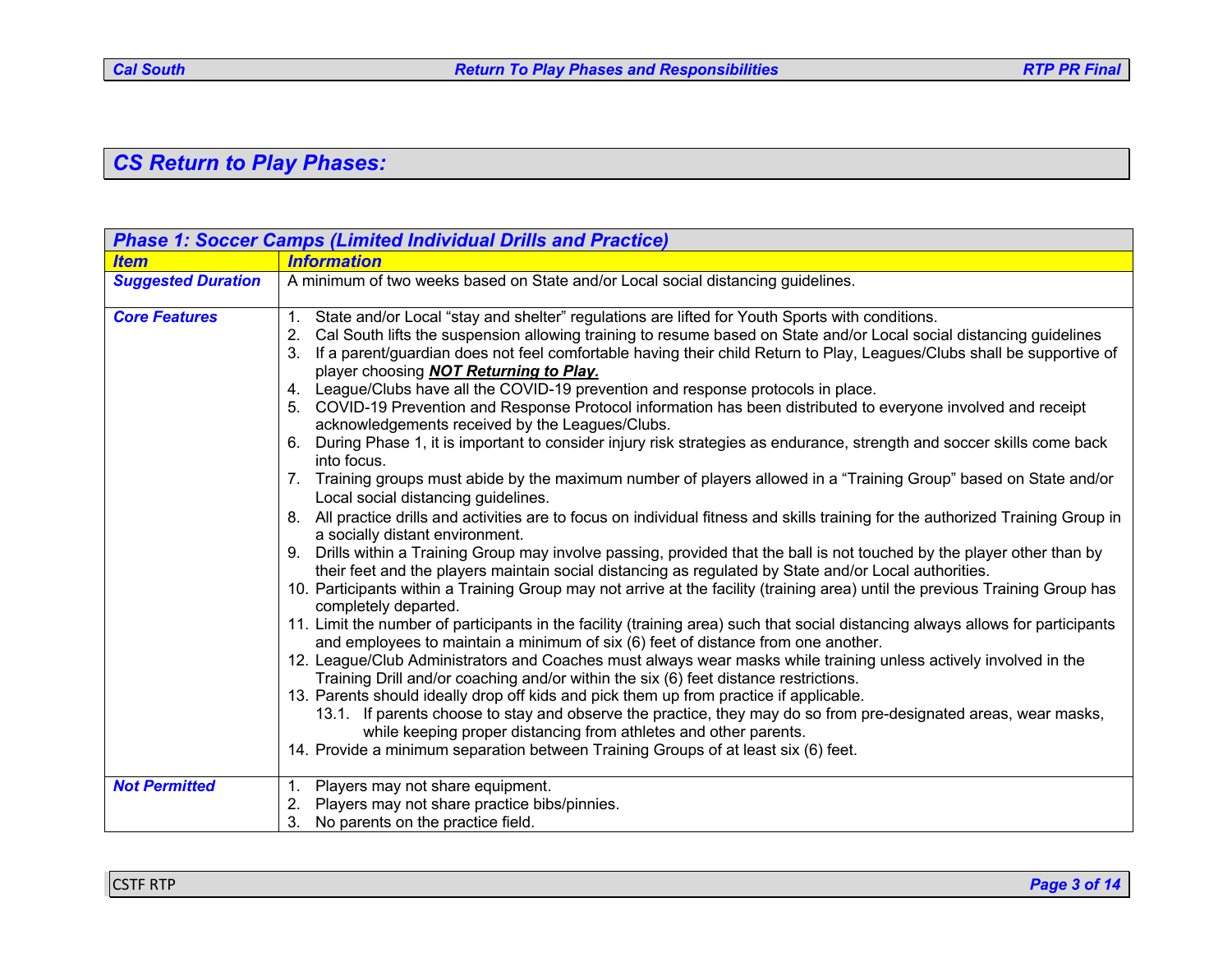| <b>Phase 1: Soccer Camps (Limited Individual Drills and Practice)</b> |                                                                                                                                                                                                                                                                                                                                                                                                                                                                                                                                                                                                                                                                                                                                                                                                                                                                                                                                                                                                                                                                                                                                                                                                                                                                                                                                                                                                                                                                                                                                                                                                                                                                                                                                                                                                                                                                                                                                                                                                                                                                                                                                                                                                                                                                                                                                                                                                                                                                                                                                                                                                                                                                                                                                                                                                                                                                                                                                              |  |
|-----------------------------------------------------------------------|----------------------------------------------------------------------------------------------------------------------------------------------------------------------------------------------------------------------------------------------------------------------------------------------------------------------------------------------------------------------------------------------------------------------------------------------------------------------------------------------------------------------------------------------------------------------------------------------------------------------------------------------------------------------------------------------------------------------------------------------------------------------------------------------------------------------------------------------------------------------------------------------------------------------------------------------------------------------------------------------------------------------------------------------------------------------------------------------------------------------------------------------------------------------------------------------------------------------------------------------------------------------------------------------------------------------------------------------------------------------------------------------------------------------------------------------------------------------------------------------------------------------------------------------------------------------------------------------------------------------------------------------------------------------------------------------------------------------------------------------------------------------------------------------------------------------------------------------------------------------------------------------------------------------------------------------------------------------------------------------------------------------------------------------------------------------------------------------------------------------------------------------------------------------------------------------------------------------------------------------------------------------------------------------------------------------------------------------------------------------------------------------------------------------------------------------------------------------------------------------------------------------------------------------------------------------------------------------------------------------------------------------------------------------------------------------------------------------------------------------------------------------------------------------------------------------------------------------------------------------------------------------------------------------------------------------|--|
| <b>Item</b>                                                           | <b>Information</b>                                                                                                                                                                                                                                                                                                                                                                                                                                                                                                                                                                                                                                                                                                                                                                                                                                                                                                                                                                                                                                                                                                                                                                                                                                                                                                                                                                                                                                                                                                                                                                                                                                                                                                                                                                                                                                                                                                                                                                                                                                                                                                                                                                                                                                                                                                                                                                                                                                                                                                                                                                                                                                                                                                                                                                                                                                                                                                                           |  |
|                                                                       | 4. No scrimmages between players.<br>5. No competition or tournaments between Teams.<br>6. No physical contact is permitted such as: hugs, high-fives, etc.<br>7. No activities that may create opportunity for an individual to come in contact with another's equipment. This would<br>include headers, throw-ins, etc.<br>8. No sharing of belongings between players, such as water bottles, cell phones, cleats, socks, shin guards, etc.<br>9. No spitting by the players on other individuals.                                                                                                                                                                                                                                                                                                                                                                                                                                                                                                                                                                                                                                                                                                                                                                                                                                                                                                                                                                                                                                                                                                                                                                                                                                                                                                                                                                                                                                                                                                                                                                                                                                                                                                                                                                                                                                                                                                                                                                                                                                                                                                                                                                                                                                                                                                                                                                                                                                        |  |
| <b>Compliance</b><br><b>Requirements</b>                              | 1. Leagues/Clubs must train all Club Administrators, Coaches (whether Employees or Contractors), and Volunteers on<br>appropriate cleaning and disinfection, hand hygiene, and respiratory etiquette per CDC guidelines and the CDPH<br>requirements.<br>2. League/Club must distribute the Cal South COVID-19 Prevention and Response Protocol information sheet and<br>obtain an acknowledgement of receipt of COVID-19 information from Club Administrators, Coaches (whether<br>Employees or Contractors), Volunteers, Parents/Guardians and players 19 years of age or older.<br>3. League/Club will require a signed Cal South COVID-19 Waiver from Club Administrators, Coaches, Volunteers<br>(whether Employees or Contractors), Parents/Guardians of minors and players 19 years of age or older.<br>4. League/Club must designate Administrators responsible for monitoring and tracking the adherence to the<br>documented COVID-19 Prevention and Response Protocol at each facility used for the training.<br>5. League/Club Administrators will create a clear instructions into and out of the facility (training area) or field, so the<br>Training Groups are not coming into contact with other field participants and Training Groups upon entering or exiting<br>the facility (training area).<br>6. Participants involved in training (Administrators, Coaches, players etc.) should conduct a daily temperature check for<br>low grade fever (>100.4°F) before training.<br>6.1. If you have a fever, DO NOT GO TO Training.<br>6.2. If thermometers are not available, conduct a daily health questionnaire in line with the "Coronavirus Self-<br>Checker," made available by the CDC.<br>6.3. Do not go to training facilities or fields with any of the CDC and/or CDPH COVID-19 symptoms.<br>6.3.1. Remotely communicate your health status to coaches, instructors, team administrators, or medical staff<br>within 24 hours of your training session.<br>6.3.2. Parents (and not the minor player) should communicate with the League/Club or coach, in accordance with<br>the SafeSport Framework and the U.S. Center for SafeSport policies and guidance.<br>6.3.3. Speak to a physician and follow CDC and/or CDPH COVID-19 guidelines on self-quarantine.<br>7. For individuals who have tested positive for COVID-19, written confirmation of COVID-19 negative status and<br>clearance from your physician must be provided to the League/Club in order to return to full participation in sport &<br>activity.<br>8. For contact tracing purposes, the League/Club must maintain a list of all facility (training area) users, participants at<br>trainings, and attendees, etc. For privacy purposes, the list should be securely stored and not shared publicly. In the<br>event that someone participating in your activities becomes ill, refer to this list for "tracking or tracing" to determine |  |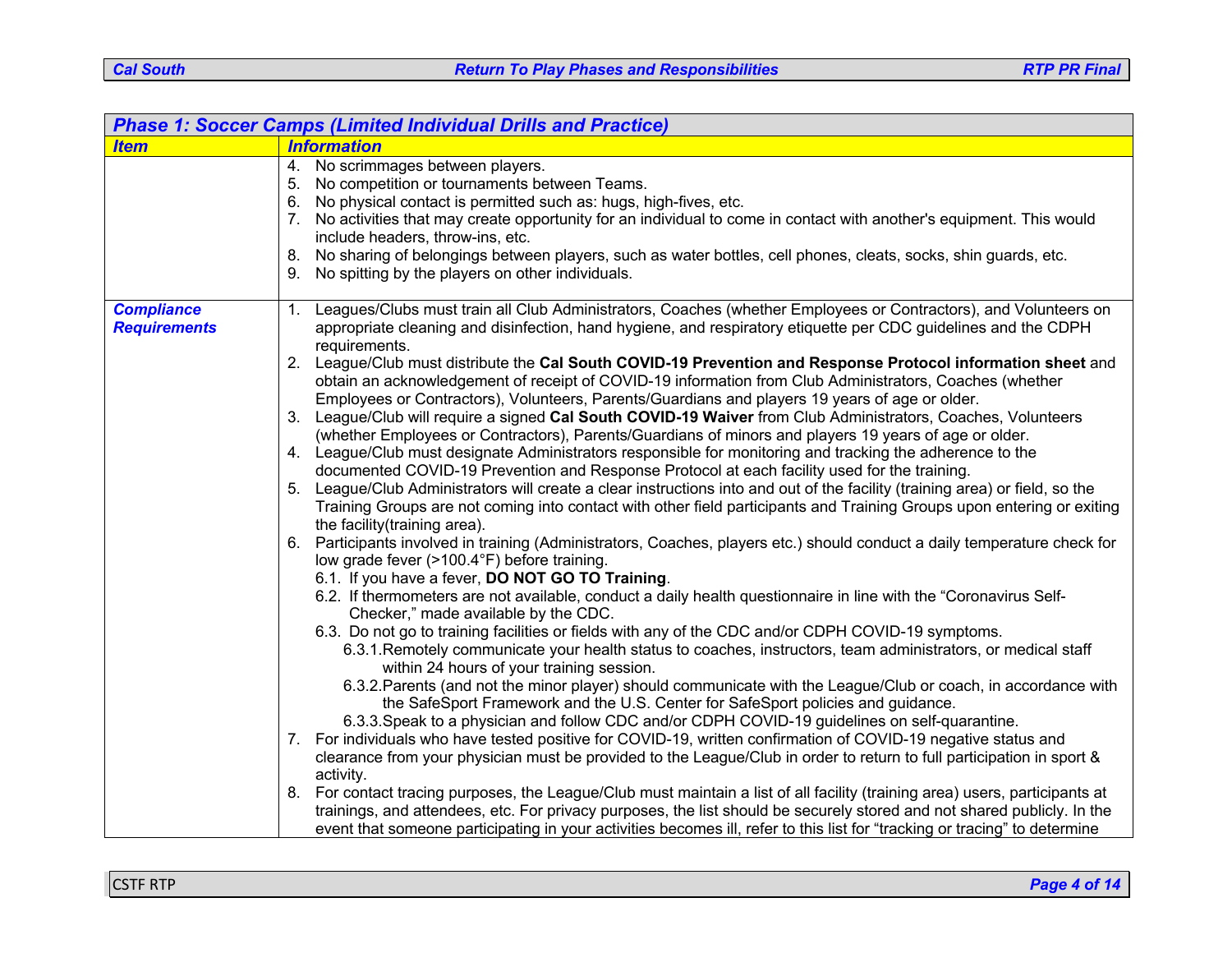| <b>Phase 1: Soccer Camps (Limited Individual Drills and Practice)</b> |                                                                                                                                                                                                                                                                                                                                                                                                                                                                                                                                                                                                |
|-----------------------------------------------------------------------|------------------------------------------------------------------------------------------------------------------------------------------------------------------------------------------------------------------------------------------------------------------------------------------------------------------------------------------------------------------------------------------------------------------------------------------------------------------------------------------------------------------------------------------------------------------------------------------------|
| <b>Item</b>                                                           | <b>Information</b>                                                                                                                                                                                                                                                                                                                                                                                                                                                                                                                                                                             |
|                                                                       | who at your Club may have been directly exposed to illness, and advise them accordingly. Include the items below in<br>your contact tracing list. For minors, use a parent's contact information.<br>8.1. Collect the following information from the affected participant<br>8.1.1. Date<br>8.1.2. Venue<br>8.1.3. Name<br>8.1.4. Team<br>8.1.5. Phone number<br>8.1.6. Email Address<br>8.1.7. Specific Training session information (Time, Field, Coach)<br>8.2. Follow CDC and/or CDPH COVID-19 notification guidance<br>8.3. Notify those who had close contact with affected participant. |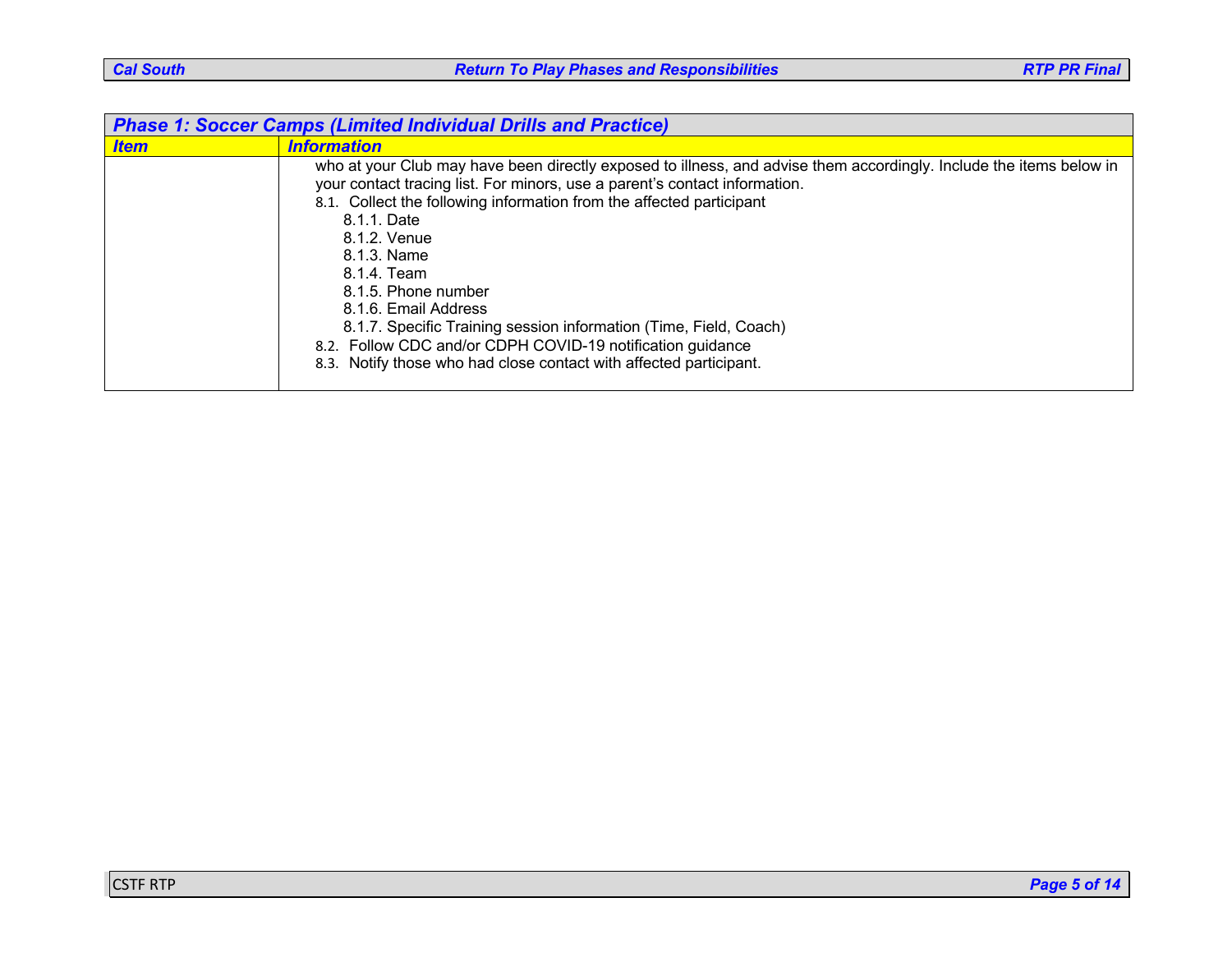| <b>Phase 2: Limited Scrimmages based on Specific Numbers</b> |                                                                                                                                                                                                                                                                                                                                                                                                                                                                                                                                                           |  |
|--------------------------------------------------------------|-----------------------------------------------------------------------------------------------------------------------------------------------------------------------------------------------------------------------------------------------------------------------------------------------------------------------------------------------------------------------------------------------------------------------------------------------------------------------------------------------------------------------------------------------------------|--|
| <b>Item</b>                                                  | <i><b>Information</b></i>                                                                                                                                                                                                                                                                                                                                                                                                                                                                                                                                 |  |
| <b>Suggested duration</b>                                    | A minimum of two weeks based on State and/or Local social distancing guidelines.                                                                                                                                                                                                                                                                                                                                                                                                                                                                          |  |
| <b>Core features</b>                                         | All the Core features from Phase 1 except as modified below.<br>2.<br>New features in Phase 2:<br>2.1. Practice drills and activities may now include multiple players within the Training Group. The number of players<br>in a Training group shall follow regulations defined by State and/or Local authorities.<br>2.2. Scrimmages between Training Groups within the same League/Club are allowed.<br>2.3. Sharing of equipment such as soccer balls is allowed for use in the regular practice drills such as headers, and<br>throw-ins are allowed. |  |
| <b>Not Permitted</b>                                         | No parents on the practice field.<br>Players may not share practice bibs/pinnies.<br>2.<br>No scrimmages, competitions, tournaments between Teams from different Leagues/Clubs.<br>3.<br>No physical contact such as hugs, high-fives, etc. are allowed.<br>4.<br>No sharing of belongings between players, such as water bottles, cell phones, cleats, socks, shin guards, etc.<br>5.<br>No spitting by the players on other individuals.<br>6.                                                                                                          |  |
| <b>Compliance</b><br><b>Requirements</b>                     | 1. Same as Phase 1                                                                                                                                                                                                                                                                                                                                                                                                                                                                                                                                        |  |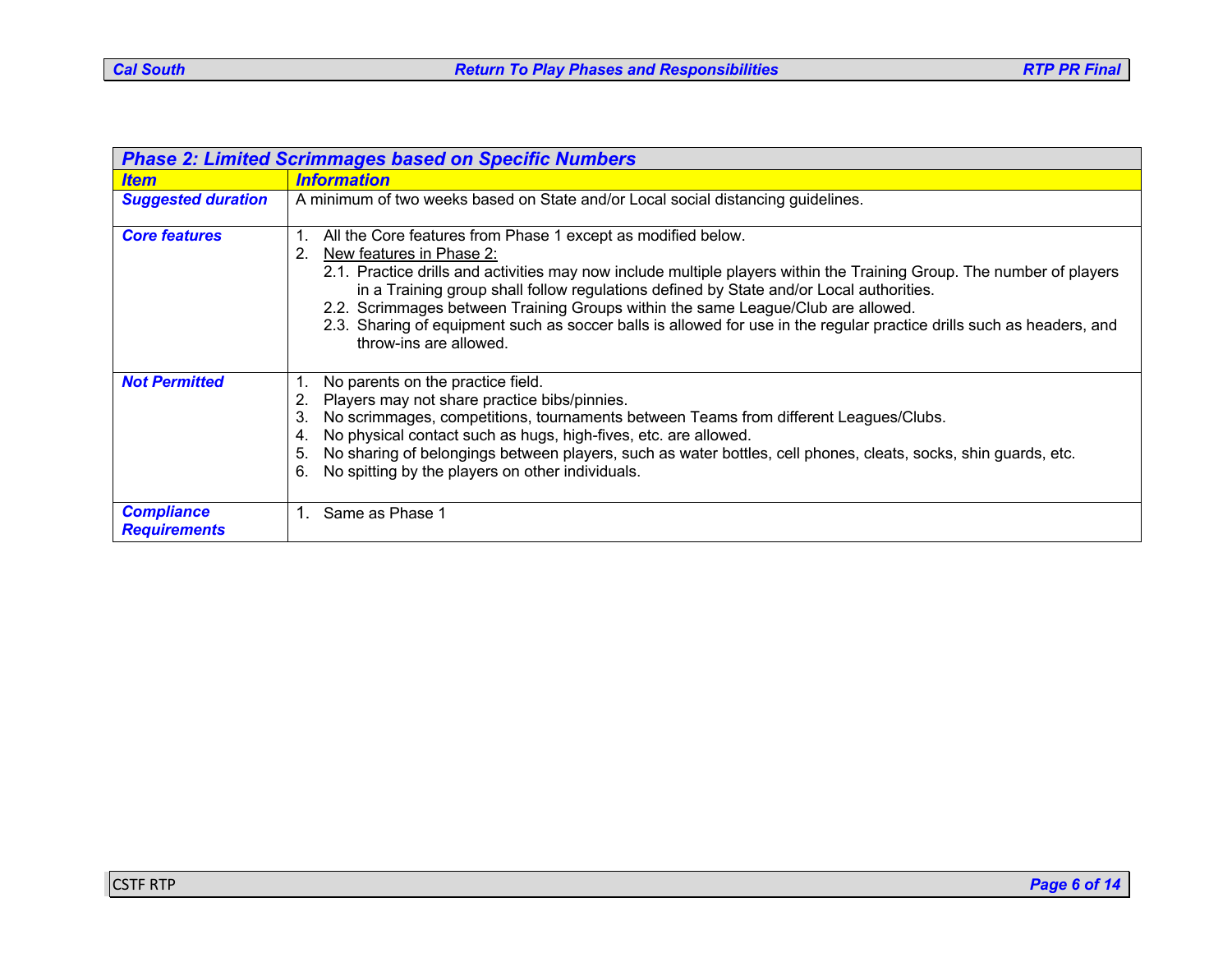| <b>Phase 3 Team Training &amp; Scrimmages</b> |                                                                                                                                                                                                                                                                                                                                                                                                                                                          |  |
|-----------------------------------------------|----------------------------------------------------------------------------------------------------------------------------------------------------------------------------------------------------------------------------------------------------------------------------------------------------------------------------------------------------------------------------------------------------------------------------------------------------------|--|
| <b>Item</b>                                   | <b>Information</b>                                                                                                                                                                                                                                                                                                                                                                                                                                       |  |
| <b>Suggested duration</b>                     | A minimum of two weeks based on State and/or Local social distancing guidelines.                                                                                                                                                                                                                                                                                                                                                                         |  |
| <b>Core features</b>                          | All the Core features from Phase 1 and Phase 2 except as modified below.<br>New Features of Phase 3<br>2.<br>2.1. Team Training drills allowed based on State and/or Local social distancing guidelines<br>2.2. Scrimmages are allowed between League/Clubs as defined by the State and/or Local authorities.<br>2.3. Sharing of equipment, such as soccer balls, is allowed as used for the regular practice drills such as headers,<br>throw-ins, etc. |  |
| <b>Not Permitted</b>                          | No parents on the practice field.<br>2. Players may not share practice bibs/pinnies.<br>3. No competitions/tournaments between Teams.<br>No physical contact such as hugs, high-fives, etc. are not allowed.<br>4.<br>5. No sharing of belongings between players, such as water bottles, cell phones, cleats, socks, shin guards, etc.<br>No spitting by the players on other individuals.<br>6.                                                        |  |
| <b>Compliance</b><br><b>Requirements</b>      | Same as Phase 1<br>1.                                                                                                                                                                                                                                                                                                                                                                                                                                    |  |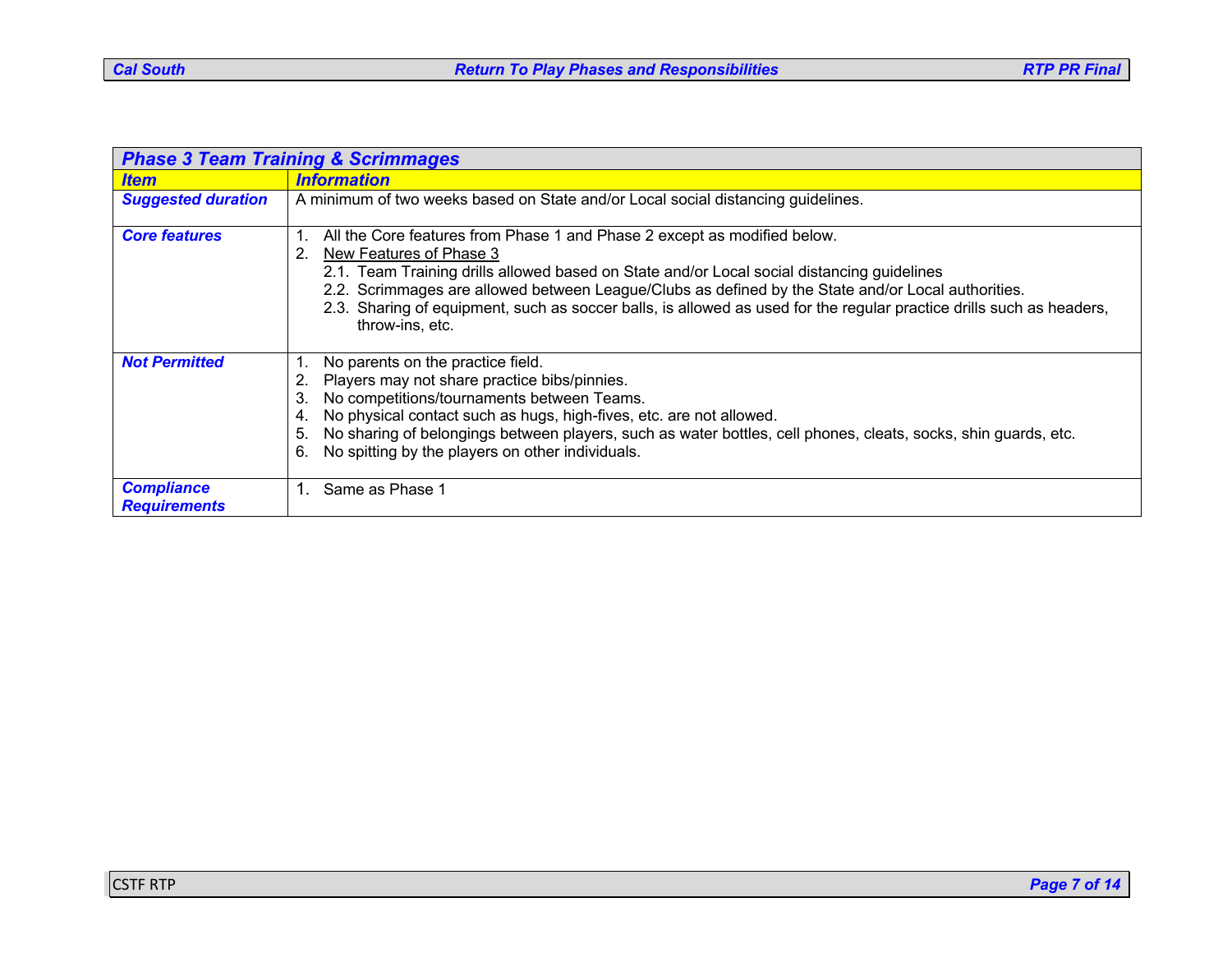| <b>Phase 4 Competition &amp; Tournaments</b> |                                                                                                                                                                                                                                                                                                                                                                                                                                                                                    |  |
|----------------------------------------------|------------------------------------------------------------------------------------------------------------------------------------------------------------------------------------------------------------------------------------------------------------------------------------------------------------------------------------------------------------------------------------------------------------------------------------------------------------------------------------|--|
| <b>Item</b>                                  | <b>Information</b>                                                                                                                                                                                                                                                                                                                                                                                                                                                                 |  |
| Suggested duration                           | A minimum of two weeks based on State and/or Local social distancing guidelines.                                                                                                                                                                                                                                                                                                                                                                                                   |  |
| <b>Core Features</b>                         | All the Core features from Phases 1, 2 and 3 except as modified below.<br>.1<br>New Features of Phase 4<br>2.<br>Teams are allowed to participate in Scrimmages, Competition and Tournaments based on State and/or Local<br>2.1.<br>social distancing guidelines<br>Practice drills and activities can include multiple Teams.<br>2.2.<br>Parents allowed on the sidelines at Competitions and Tournaments based on the State and/or Local social<br>2.3.<br>distancing guidelines |  |
| Not Permitted                                | No parents on the practice field.<br>No physical contact such as hugs, high-fives, etc. are not allowed.<br>2.<br>No sharing of belongings between players, such as water bottles, cell phones, cleats, socks, shin guards, etc.<br>3.                                                                                                                                                                                                                                             |  |
| Compliance<br>Requirements                   | Same as Phase 1                                                                                                                                                                                                                                                                                                                                                                                                                                                                    |  |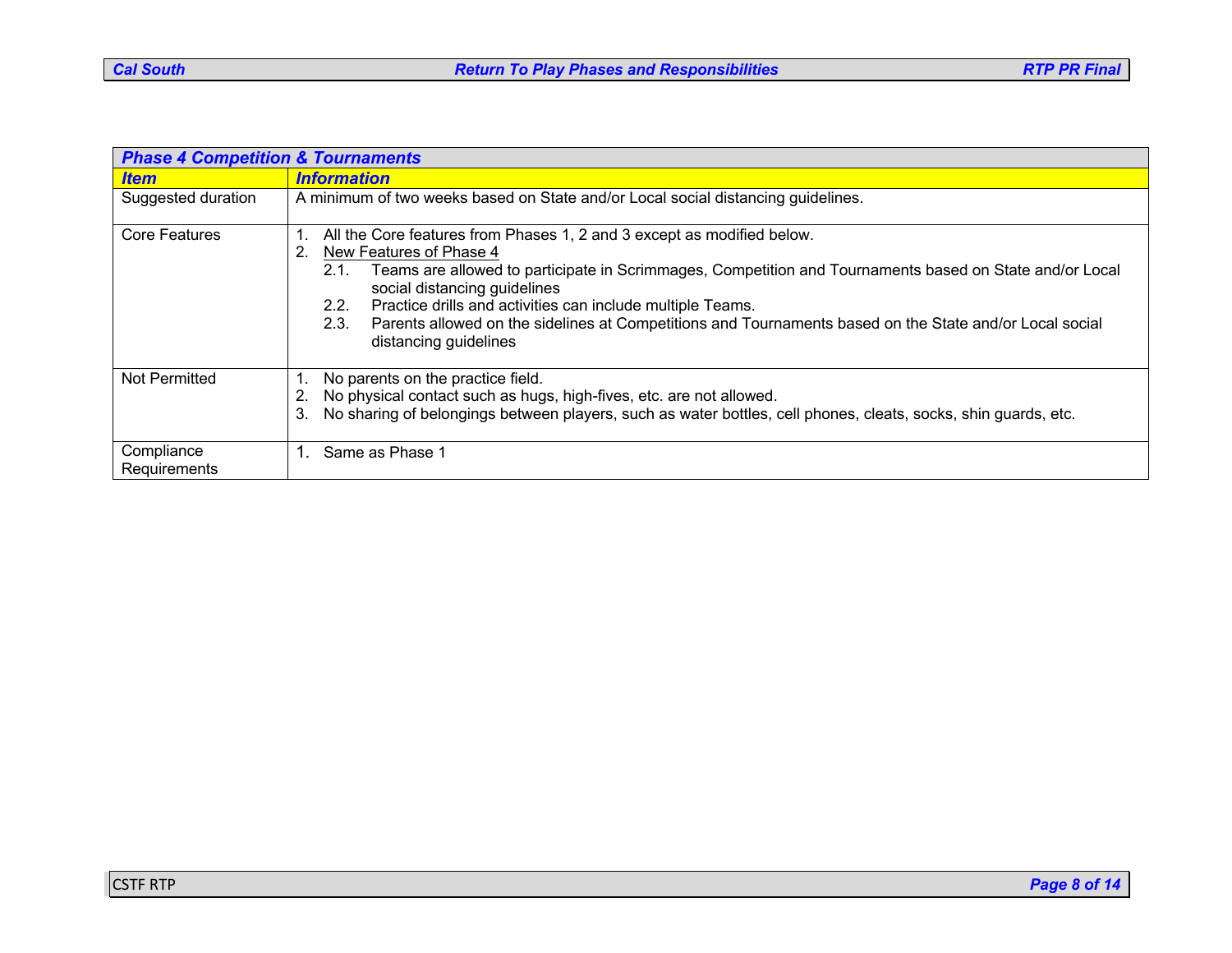# *Responsibilities by Entities*

| 1. If a parent/guardian does not feel comfortable having their child Return to Play in any of the Phases, be supportive of<br><b>Leagues/ Clubs</b><br>player choosing <b>NOT Returning to Play</b> .<br>Leagues/Clubs must train all Club Administrators, Coaches (whether Employees or Contractors), and Volunteers on<br>2.<br>appropriate cleaning and disinfection, hand hygiene, and respiratory etiquette per CDC quidelines and the CDPH<br>requirements.<br>League/Club must distribute the Cal South COVID-19 Prevention and Response Protocol information and obtain an<br>3.<br>acknowledgement of receipt of COVID-19 information from Club Administrators, Coaches (whether Employees or<br>Contractors), Volunteers, Parents/Guardians of minors and players 19 years of age or older. | <b>Soccer Entity</b> | <b>Protocol</b>                                                                                                    |
|-------------------------------------------------------------------------------------------------------------------------------------------------------------------------------------------------------------------------------------------------------------------------------------------------------------------------------------------------------------------------------------------------------------------------------------------------------------------------------------------------------------------------------------------------------------------------------------------------------------------------------------------------------------------------------------------------------------------------------------------------------------------------------------------------------|----------------------|--------------------------------------------------------------------------------------------------------------------|
|                                                                                                                                                                                                                                                                                                                                                                                                                                                                                                                                                                                                                                                                                                                                                                                                       |                      |                                                                                                                    |
|                                                                                                                                                                                                                                                                                                                                                                                                                                                                                                                                                                                                                                                                                                                                                                                                       |                      |                                                                                                                    |
|                                                                                                                                                                                                                                                                                                                                                                                                                                                                                                                                                                                                                                                                                                                                                                                                       |                      |                                                                                                                    |
|                                                                                                                                                                                                                                                                                                                                                                                                                                                                                                                                                                                                                                                                                                                                                                                                       |                      |                                                                                                                    |
|                                                                                                                                                                                                                                                                                                                                                                                                                                                                                                                                                                                                                                                                                                                                                                                                       |                      |                                                                                                                    |
| 4. League/Club will require all participants (Club Administrators, Coaches, Volunteers (whether Employees or                                                                                                                                                                                                                                                                                                                                                                                                                                                                                                                                                                                                                                                                                          |                      |                                                                                                                    |
| Waiver.                                                                                                                                                                                                                                                                                                                                                                                                                                                                                                                                                                                                                                                                                                                                                                                               |                      | Contractors), Parents/Guardians of minors and players 19 years of age or older) to complete the Cal South COVID-19 |
| League/Clubs are responsible for complying with the local Parks and Recreation Centers and or School Districts<br>5.<br>COVID-19 requirements to obtain field permits.                                                                                                                                                                                                                                                                                                                                                                                                                                                                                                                                                                                                                                |                      |                                                                                                                    |
| Distribute and post Return To Play protocols at every facility (training area) used by the League/Club for Training<br>6.<br>purposes.                                                                                                                                                                                                                                                                                                                                                                                                                                                                                                                                                                                                                                                                |                      |                                                                                                                    |
| 7. Provide adequate field space for social distancing as dictated by State and/or Local requirements.                                                                                                                                                                                                                                                                                                                                                                                                                                                                                                                                                                                                                                                                                                 |                      |                                                                                                                    |
| Ensure appropriate waste receptacles at field.<br>8.                                                                                                                                                                                                                                                                                                                                                                                                                                                                                                                                                                                                                                                                                                                                                  |                      |                                                                                                                    |
| Leagues/Clubs will develop a specific plan for drop off and pick up that adheres to the State/Local social distancing<br>guidelines including:                                                                                                                                                                                                                                                                                                                                                                                                                                                                                                                                                                                                                                                        |                      |                                                                                                                    |
| 9.1. Not allowing carpooling for unrelated participants from different households,                                                                                                                                                                                                                                                                                                                                                                                                                                                                                                                                                                                                                                                                                                                    |                      |                                                                                                                    |
| 9.2. If possible, designate lanes or direction to enter and exit for drop off and pick up in the facility (training area)<br>parking lot.                                                                                                                                                                                                                                                                                                                                                                                                                                                                                                                                                                                                                                                             |                      |                                                                                                                    |
| 10. Leagues/Clubs will create clear instructions to ensure Training Groups do not come into contact with other field                                                                                                                                                                                                                                                                                                                                                                                                                                                                                                                                                                                                                                                                                  |                      |                                                                                                                    |
| participants or Training Groups upon entering or exiting the facility (training area).                                                                                                                                                                                                                                                                                                                                                                                                                                                                                                                                                                                                                                                                                                                |                      |                                                                                                                    |
| 11. League/Club Administrators and Coaches must wear masks unless actively involved in drills.                                                                                                                                                                                                                                                                                                                                                                                                                                                                                                                                                                                                                                                                                                        |                      |                                                                                                                    |
| 12. League/Club must designate Administrators responsible for monitoring and tracking the adherence to the documented<br>COVID-19 Prevention and Response Protocol at each facility (training area) used for the training.                                                                                                                                                                                                                                                                                                                                                                                                                                                                                                                                                                            |                      |                                                                                                                    |
| 13. The participants involved in the training (Administrators, Coaches, players etc.) should conduct a daily temperature                                                                                                                                                                                                                                                                                                                                                                                                                                                                                                                                                                                                                                                                              |                      |                                                                                                                    |
| check for fever (>100.4°F) before training.                                                                                                                                                                                                                                                                                                                                                                                                                                                                                                                                                                                                                                                                                                                                                           |                      |                                                                                                                    |
| 13.1. If you have a fever, DO NOT GO TO Training.                                                                                                                                                                                                                                                                                                                                                                                                                                                                                                                                                                                                                                                                                                                                                     |                      |                                                                                                                    |
| 13.2. If thermometers are not available, conduct a daily health questionnaire in line with the "Coronavirus Self-<br>Checker," made available by the CDC.                                                                                                                                                                                                                                                                                                                                                                                                                                                                                                                                                                                                                                             |                      |                                                                                                                    |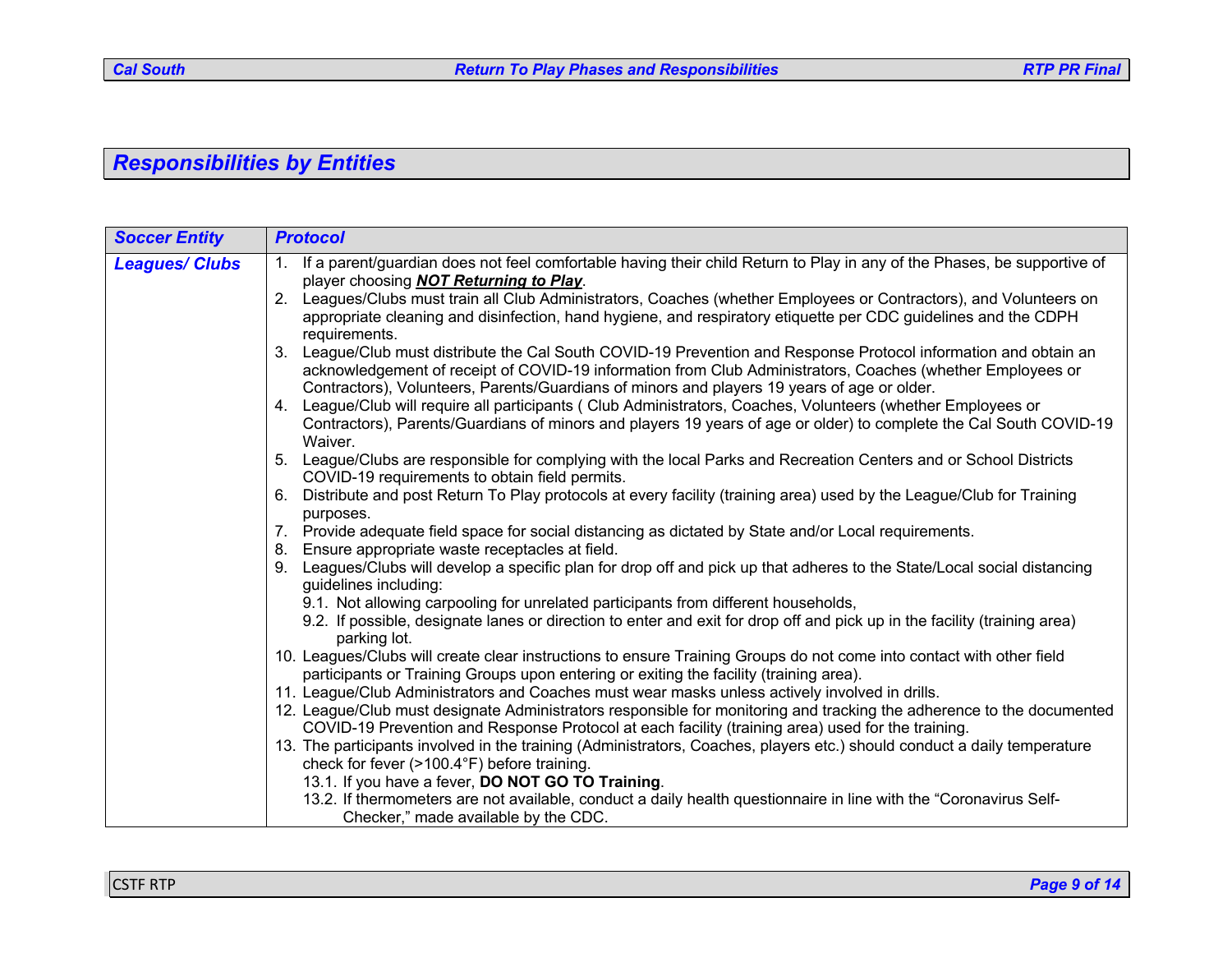| <b>Soccer Entity</b> | <b>Protocol</b>                                                                                                                                                                           |
|----------------------|-------------------------------------------------------------------------------------------------------------------------------------------------------------------------------------------|
|                      | 13.3. Do not go to training facilities or fields with any of the CDC and/or CDPH COVID-19 symptoms.                                                                                       |
|                      | 13.3.1. Remotely communicate your health status to coaches, instructors, team administrators, or medical staff                                                                            |
|                      | within 24 hours of your training session.                                                                                                                                                 |
|                      | 13.3.2. Parents (and not the minor player) should communicate with the League/Club or coach, in accordance                                                                                |
|                      | with the Safe Sport Framework and the U.S. Center for SafeSport policies and guidance.<br>13.3.3. Speak to a physician and follow CDC and/or CDPH COVID-19 guidelines on self-quarantine. |
|                      | 14. Individuals who have tested positive for COVID-19, written confirmation of COVID-19 negative status and clearance                                                                     |
|                      | from your physician in order to return to full participation in sport & activity.                                                                                                         |
|                      | 15. For contact tracing purposes, Leagues/Clubs shall maintain a list of all facility(training area) users, participants at                                                               |
|                      | trainings, and attendees, etc. For privacy purposes, the list should be securely stored and not shared publicly. In the                                                                   |
|                      | event that someone participating in your activities becomes ill, refer to this list for "tracking or tracing" to determine who                                                            |
|                      | at your Club may have been directly exposed to illness, and advise them accordingly. Include the items below in your                                                                      |
|                      | contact tracing list. For minors, use a parent's contact information.                                                                                                                     |
|                      | 15.1. Collect the following information from the affected participant                                                                                                                     |
|                      | 15.1.1. Date                                                                                                                                                                              |
|                      | 15.1.2. Venue<br>15.1.3. Name                                                                                                                                                             |
|                      | 15.1.4. Team                                                                                                                                                                              |
|                      | 15.1.5. Phone number                                                                                                                                                                      |
|                      | 15.1.6. Email Address                                                                                                                                                                     |
|                      | 15.1.7. Specific Training session information (Time, Field, Coach)                                                                                                                        |
|                      | 15.2. Follow CDC and/or CDPH COVID-19 notification guidance                                                                                                                               |
|                      | 15.3. Notify those who had close contact with affected participant.                                                                                                                       |
|                      | 1. Follow and adhere to all Return To Play protocols as provided by Cal South, Leagues/Clubs and State and/or Local                                                                       |
| <b>Coaches</b>       | social distancing guidelines.                                                                                                                                                             |
|                      | Inquire how athletes are feeling.<br>2.                                                                                                                                                   |
|                      | 3. If a parent/guardian does not feel comfortable having their child Return to Play in any of the Phases, be supportive of                                                                |
|                      | player choosing <b>NOT Returning to Play</b> .                                                                                                                                            |
|                      | 4. Conduct a daily temperature check for low grade fever (>100.4°F) before training.                                                                                                      |
|                      | 4.1. If you have a fever, DO NOT GO TO Training.                                                                                                                                          |
|                      | 4.2. If thermometers are not available, conduct a daily health questionnaire in line with the "Coronavirus Self-                                                                          |
|                      | Checker," made available by the CDC.<br>4.3. Do not go to training facilities or fields with any of the CDC and/or CDPH COVID-19 symptoms.                                                |
|                      | 4.3.1. Remotely communicate your health status to League/Club administrator, or medical staff within 24 hours of                                                                          |
|                      | your training session.                                                                                                                                                                    |
|                      | 4.3.2. Speak to a physician and follow CDC and/or CDPH COVID-19 guidelines on self-quarantine.                                                                                            |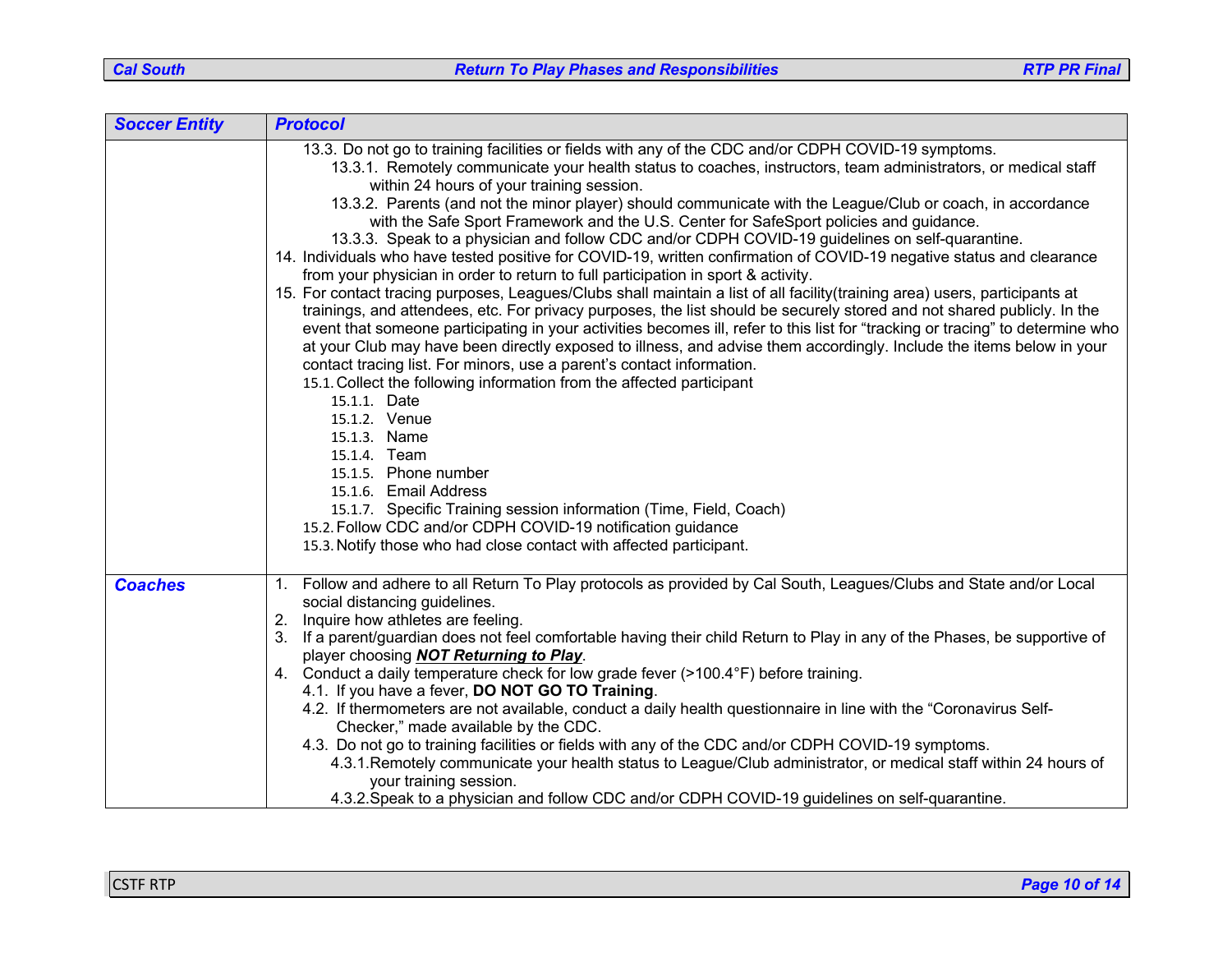| <b>Soccer Entity</b> | <b>Protocol</b>                                                                                                                                                                                                                                                                                                                                                                                                                                                                                                                                                                                                                                                                                                                                                                                                                                                                                                                                                                                                                                                                                                                                                                                                                                                                                                                                                                                                                                                                                                                                                                                                                                                                                                                                                                                                                                                                                                                                                                   |
|----------------------|-----------------------------------------------------------------------------------------------------------------------------------------------------------------------------------------------------------------------------------------------------------------------------------------------------------------------------------------------------------------------------------------------------------------------------------------------------------------------------------------------------------------------------------------------------------------------------------------------------------------------------------------------------------------------------------------------------------------------------------------------------------------------------------------------------------------------------------------------------------------------------------------------------------------------------------------------------------------------------------------------------------------------------------------------------------------------------------------------------------------------------------------------------------------------------------------------------------------------------------------------------------------------------------------------------------------------------------------------------------------------------------------------------------------------------------------------------------------------------------------------------------------------------------------------------------------------------------------------------------------------------------------------------------------------------------------------------------------------------------------------------------------------------------------------------------------------------------------------------------------------------------------------------------------------------------------------------------------------------------|
|                      | Individuals who have tested positive for COVID-19, written confirmation of COVID-19 negative status and clearance<br>5.<br>from your physician must be provided to your League/Club for return to full participation in sport & activity.<br>If any players display COVID-19 symptoms as identified by the CDC and CDPH, send the player home.<br>6.<br>7. Ensure all athletes use their individual equipment:<br>7.1. Ball (can be provided by the Coach as long as they are sanitized before they are used by another Training group)<br>7.2. Water<br>7.3. Shin guards<br>7.4. Practice Bibs/Pinnies (can be provided by the Coach as long as they are sanitized before they are used by<br>another Training group)<br>8. Shall be the only person allowed to place/pick-up/touch cones, discs, or training other equipment.<br>9. Ensure drills/exercises provide for adequate social distancing.<br>10. League/Club Coaches, must always must wear masks unless actively involved in drills.                                                                                                                                                                                                                                                                                                                                                                                                                                                                                                                                                                                                                                                                                                                                                                                                                                                                                                                                                                                 |
| <b>Parents</b>       | 1. If you are not comfortable, <b>DON'T Return To Play</b> . It is the parent's decision when your child returns to play.<br>2. Parents and Coaches should assess level of risk based on individual players on the team who may be at higher risk<br>for severe illness, such as children who may have asthma, diabetes, or other health problems.<br>3. Review and adhere to the League/Club Return to Play protocols and inform your child the player on the respective<br>requirements for Training in the various Phases.<br>4. Conduct a daily temperature check of the player for low grade fever (>100.4°F) before training.<br>4.1. If you your child the player have a fever, DO NOT GO TO Training.<br>4.2. If thermometers are not available, conduct a daily health questionnaire in line with the "Coronavirus Self-<br>Checker," made available by the CDC.<br>4.3. Do not go to training facilities or fields with any of the CDC and/or CDPH COVID-19 symptoms.<br>4.3.1. Remotely communicate your health status to League/Club administrator, or medical staff within 24 hours of<br>your training session.<br>4.3.2. Speak to a physician and follow CDC and/or CDPH COVID-19 guidelines on self-quarantine.<br>5. Notify League/Club administrator and Coach immediately if you or your child become ill with COVID-19 symptoms as<br>stated by the CDC and/or CDPH COVID-19 for any reason.<br>6. If you or your child have tested positive for COVID-19, written confirmation of COVID-19 negative status and clearance<br>from your physician must be provided to your League/Club for return to full participation in sport & activity.<br>7. Ensure child's clothing is washed after every training session<br>8. Ensure all equipment (cleats, ball, shin guards, practice bid/pinnies etc.) are sanitized before and after every training<br>session.<br>9. Supply your child with individual sanitizer.<br>10. Ensure your child has plenty of water. |
| <b>Players</b>       | 1. If you are not comfortable with returning to play, DON'T Return To Play.                                                                                                                                                                                                                                                                                                                                                                                                                                                                                                                                                                                                                                                                                                                                                                                                                                                                                                                                                                                                                                                                                                                                                                                                                                                                                                                                                                                                                                                                                                                                                                                                                                                                                                                                                                                                                                                                                                       |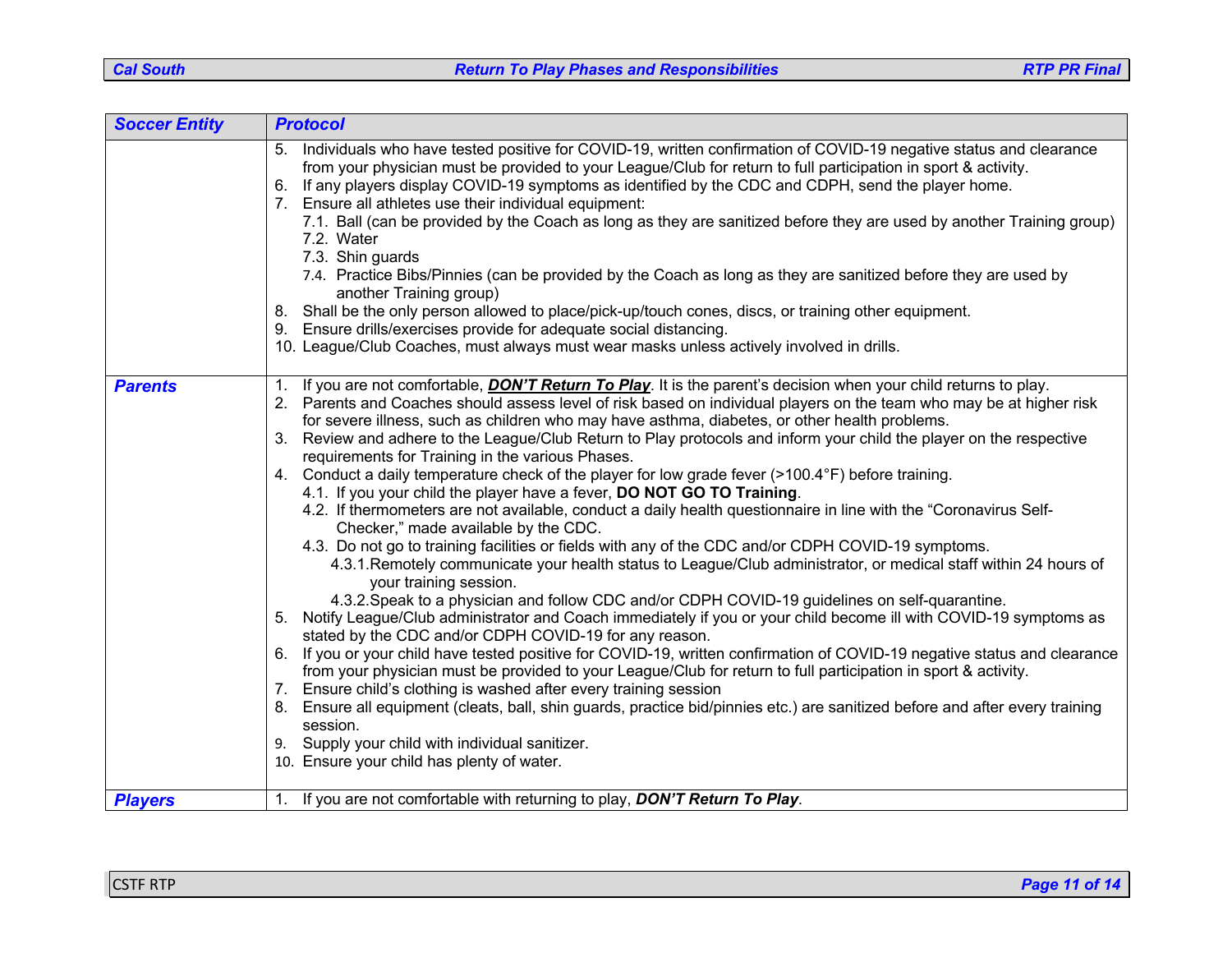| <b>Soccer Entity</b> | <b>Protocol</b>                                                                                                                                                                                                                                                                                                                                                                                                                                                                                                                                                                                                                                                                                                                                                                                                                                                                                                                                                                                                                                                                                                                                                                                                                                                                                                                                                                                                                                                                                                         |
|----------------------|-------------------------------------------------------------------------------------------------------------------------------------------------------------------------------------------------------------------------------------------------------------------------------------------------------------------------------------------------------------------------------------------------------------------------------------------------------------------------------------------------------------------------------------------------------------------------------------------------------------------------------------------------------------------------------------------------------------------------------------------------------------------------------------------------------------------------------------------------------------------------------------------------------------------------------------------------------------------------------------------------------------------------------------------------------------------------------------------------------------------------------------------------------------------------------------------------------------------------------------------------------------------------------------------------------------------------------------------------------------------------------------------------------------------------------------------------------------------------------------------------------------------------|
|                      | 2. Adhere to all Return To Play protocols as provided by the League/Club consistent with the State and/or Local<br>guidelines.<br>Wash hands thoroughly before and after training<br>3.<br>Wash and sanitize training equipment (shoes, shin guards, clothing) after every training<br>4.<br>Do not share water, food, or equipment<br>Respect and practice social distancing.<br>7. Place equipment, bags, etc. at least 6 feet apart<br>No high 5's, handshakes, knuckles or group celebrations.<br>8.<br>No spitting at other participants<br>9.<br>10. If of applicable age conduct a daily temperature check for low grade fever (>100.4°F) before training.<br>10.1. If you have a fever, DO NOT GO TO Training.<br>10.2. If thermometers are not available, conduct a daily health questionnaire in line with the "Coronavirus Self-<br>Checker," made available by the CDC.<br>10.3. Do not go to training facilities or fields with any of the CDC and/or CDPH COVID-19 symptoms.<br>10.4. Remotely communicate your health status to League/Club administrator, or medical staff within 24 hours of your<br>training session.<br>10.5. Speak to a physician and follow CDC and/or CDPH COVID-19 guidelines on self-quarantine.<br>11. If you have tested positive for COVID-19, written confirmation of COVID-19 negative status and clearance from your<br>physician must be provided to your League/Club for return to full participation in sport & activity.                                              |
| <b>Referees</b>      | 12. Notify League/Club administrator and Coach immediately if you become ill with COVID-19 symptoms as stated by the<br>CDC and/or CDPH COVID-19 for any reason.<br>1. Take temperature at home or before you arrive at venue with a personal Infrared Digital Thermometer, temperature<br>over 100.4 F stay home and contact your assignor for replacement immediately * Thermometer available at Cal South<br>HQ tent<br>1.1. If you have a fever, DO NOT GO TO the facility or field.<br>1.2. If thermometers are not available, conduct a daily health questionnaire in line with the "Coronavirus Self-<br>Checker," made available by the CDC.<br>1.3. Do not go to facilities or fields with any of the CDC and/or CDPH COVID-19 symptoms.<br>1.3.1. Remotely communicate your health status to League/Club administrator, or medical staff within 24 hours of<br>your training session.<br>1.3.2. Speak to a physician and follow CDC and/or CDPH COVID-19 guidelines on self-quarantine.<br>2. If you tested positive for COVID-19, written confirmation of COVID-19 negative status and clearance from your<br>physician must be provided to your League/Club for return to full participation in sport & activity.<br>If you are not feeling well at a Game go home immediately.<br>If any players display COVID-19 symptom as identified by the CDC and CDPH, send the player home.<br>Referees recommended to remain at a minimum of six(6) ft during dynamic play and stationary play at all times.<br>5. |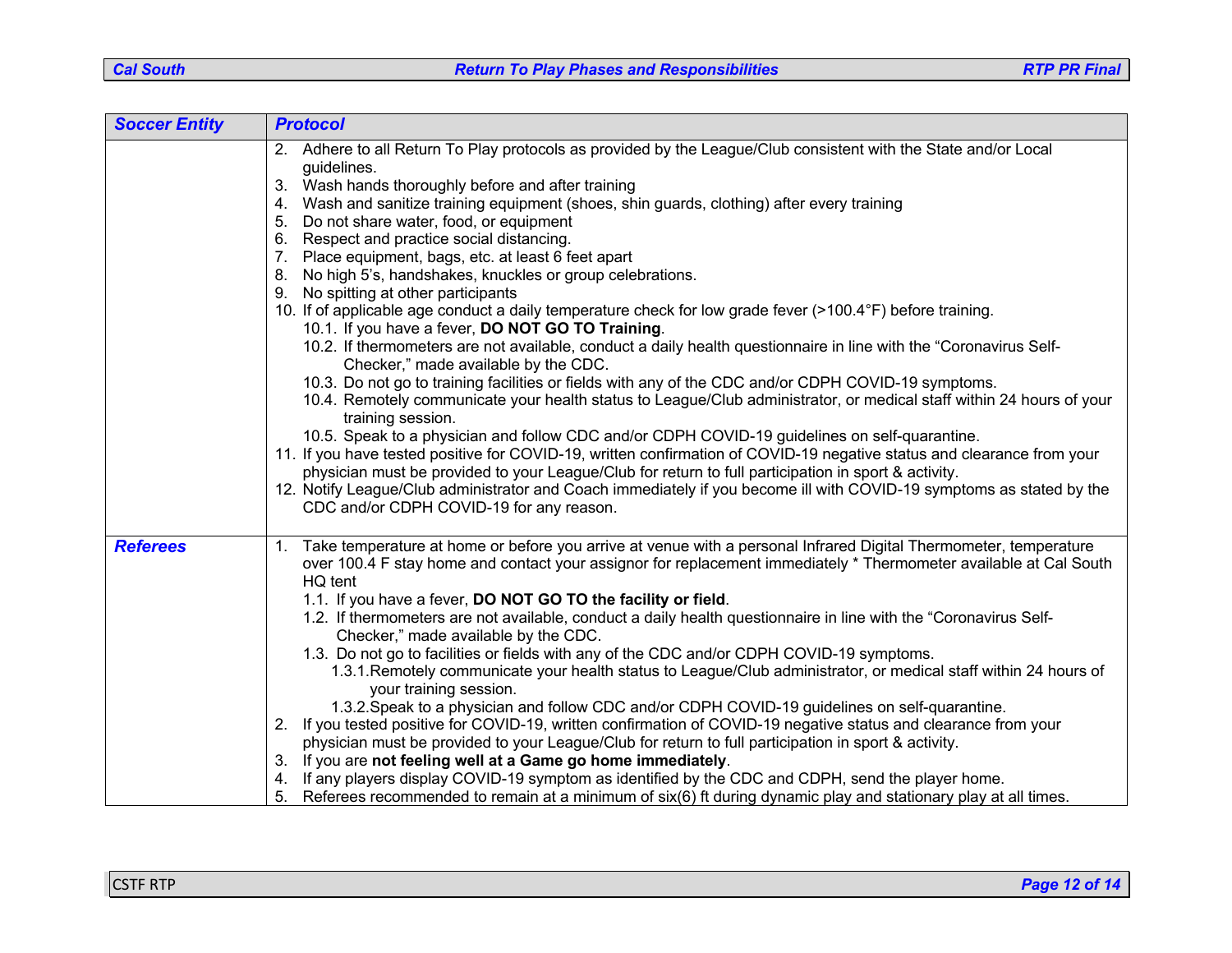| <b>Soccer Entity</b> | <b>Protocol</b>                                                                                                                                                                         |
|----------------------|-----------------------------------------------------------------------------------------------------------------------------------------------------------------------------------------|
|                      | 6. Referees shall remain minimum of six(6) ft apart with players/coaches/referee crew before, during, and after the match<br>for all administrative procedures.                         |
|                      | 7. Referees are required to wear Clean PPE/mask(mask) upon arrival/departure to complex for referee check-                                                                              |
|                      | in/pregame/mentor sessions/assessment debriefs etc.                                                                                                                                     |
|                      | 8. Subject to State/Local guidelines, Referees are not required to wear a mask during the duration of match, however,                                                                   |
|                      | are recommended to wear a breathable mask especially when working more than 1 game as Referee                                                                                           |
|                      | 9. Assistant Referees/4 <sup>th</sup> officials are required to wear breathable mask during the match.                                                                                  |
|                      | 10. Referees/Assistant Referees are recommended to physically train with a breathable mask before accepting any                                                                         |
|                      | assignments, if unable to breathe comfortably do not accept any assignments                                                                                                             |
|                      | 11. Mask must cover nose and mouth and must not have any sport logo affiliation and or any image that does not uphold                                                                   |
|                      | the core values of Cal South and its sponsors, mask color must be dominantly black.                                                                                                     |
|                      | 12. Train with a mask prior to referreing to be game ready, building strength and endurance to be able to withstand the                                                                 |
|                      | possible difficulties of the potential reduced air intake while preforming in a match and account for fatigue and weather                                                               |
|                      | complications. DO NOT wear a mask while refereeing if overall health conditions can be compromised or worsen due                                                                        |
|                      | to mask.                                                                                                                                                                                |
|                      | 13. Team benches on opposite sides.                                                                                                                                                     |
|                      | 14. Coaches/Players on sideline adhering to League/Club social distancing protocols.                                                                                                    |
|                      | 15. Subject to State/Local guidelines Coaches are required to wear a personal mask on the sidelines.<br>16. Subject to State/Local guidelines Bench personnel are required to wear mask |
|                      | 17. No handshakes before or after game                                                                                                                                                  |
|                      | 18. No coin toss (home team selects field half, away team kicks off)                                                                                                                    |
|                      | 19. Referees strongly encourage physical distancing before, during and after the match to                                                                                               |
|                      | players/coaches/spectators/referee crew                                                                                                                                                 |
|                      | 20. Injured players only seen by Trainer and Referee, everyone at 6 ft distance                                                                                                         |
|                      | 21. Mandatory Hygiene/Water Break- 1 during each half at the mid-way point (Ex-80min match, break at min 20 <sup>rd</sup> and min                                                       |
|                      | $60th$ )                                                                                                                                                                                |
|                      | 22. Referees are recommended to apply hand sanitizer before, during breaks and after the match.                                                                                         |
|                      | 23. Referees must practice all physical distancing per CDC, CDPH State and/or Local guidelines.                                                                                         |
|                      | 24. Referee Coordinators will hold referee meeting in small groups 60 minutes prior to first games of the day and cover                                                                 |
|                      | Covid-19 CDC Guidelines and cover all COVID 19 return to play guidelines and recommendations                                                                                            |
|                      | 25. Assessors/Referee Coordinators/Referee Mentors/Instructors/Assignors are required to wear mask and follow CDC                                                                       |
|                      | CDPH State and/or Local guidelines for COVID 19 while at venues or fields.                                                                                                              |
|                      | 26. Referees are recommended arrive in referee gear (game jersey color TBA and decided at individual field).                                                                            |
|                      | 27. Referees crews can sit together practicing physical distancing during breaks.                                                                                                       |
|                      | 28. If available Digital Coach/Player ID Card Check-in via referee smart phone is recommended to be used.                                                                               |
|                      | 29. Referee Coordinators are required to clean and sanitize Referee box after every game.<br>30. Referees must provide their own mask and hand sanitizer                                |
|                      | 31. Disinfect flags and game equipment before and after use, it is recommended not to share referee game equipment                                                                      |
|                      | 32. If you are sick or if showing any symptoms of illness, STAY HOME.                                                                                                                   |
|                      |                                                                                                                                                                                         |